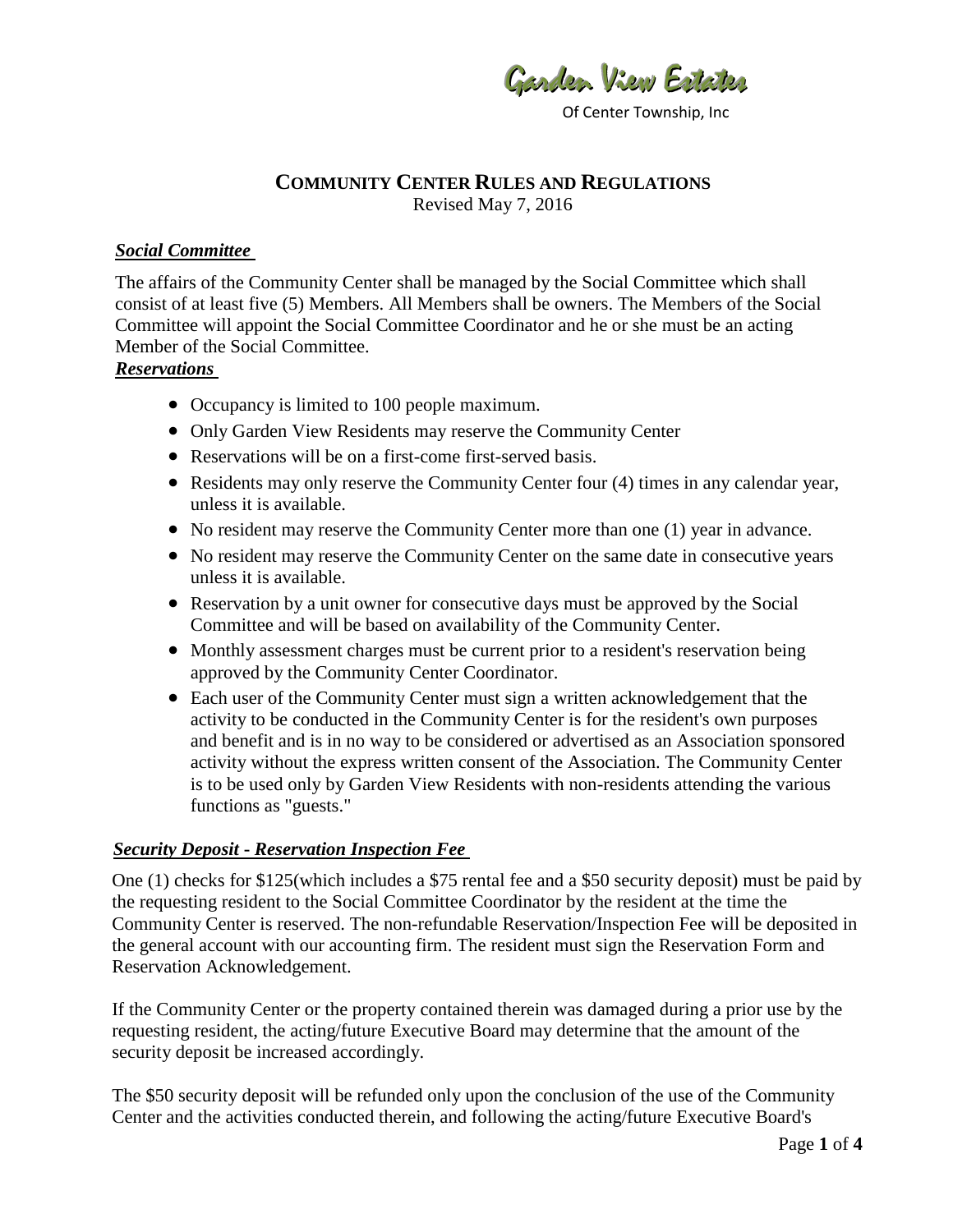Garden View Estates

Of Center Township, Inc

determination that no damage of any kind occurred to the Community Center or the property located therein as a result of the use of the Community Center.

## *Cancellation of Reservation*

The \$75.00 Reservation/Inspection Fee is non-refundable if the reservation is cancelled.

Notice of cancellation by the resident must be given within ten (10) days of the requested date, or an additional \$10.00 charge will be deducted from the \$50.00 security deposit when refunded.

## *Damage or Replacement of Property*

The Association shall apply the security deposit to repair any damage to the Community Center or to replace any damaged or missing property, and shall only refund that amount of the security deposit, if any, not required by the Association to make such necessary repairs or replacements.

All residents reserving the Community Center shall reimburse the Association for all damages to the Community Center or the property located therein which occurred as a result of the use of the Community Center, if such damages exceed the security deposit required herein.

## *Responsibility for Conduct of User and Guests*

Guests must be accompanied by a resident at all times. The resident reserving the Community Center is responsible for the behavior and conduct of his or her guests. **A RESIDENT WHO RENTS THE COMMUNITY CENTER AND IS NOT PRESENT AT THE EVENT WILL FORFEIT THE \$50.00 SECURITY DEPOSIT.** 

The resident must maintain the noise level so that it does not disturb residents living in proximity of the Community Center.

Music must be played only inside the Community Center building.

All activities conducted in the Community Center Sunday through Thursday will end by 10:00 p.m. Activities conducted on Friday and Saturday will end by 1:00 a.m.

# *Clean-Up*

The Community Center must be left neat, clean and in order. The resident reserving the Community Center and where applicable, the owner of the unit in which the requesting resident resides, are responsible for the following clean-up:

- Removal of all beverages and food from the Community Center before locking up.
- Removal of all trash, garbage and other debris from the Community Center and the grounds adjacent to the Center before locking up. Trash must be disposed of by the resident reserving the Community Center.
- Removal of cigarette butts, etc. from the outside area.
- Turning out all lights in the Community Center before securing the building and making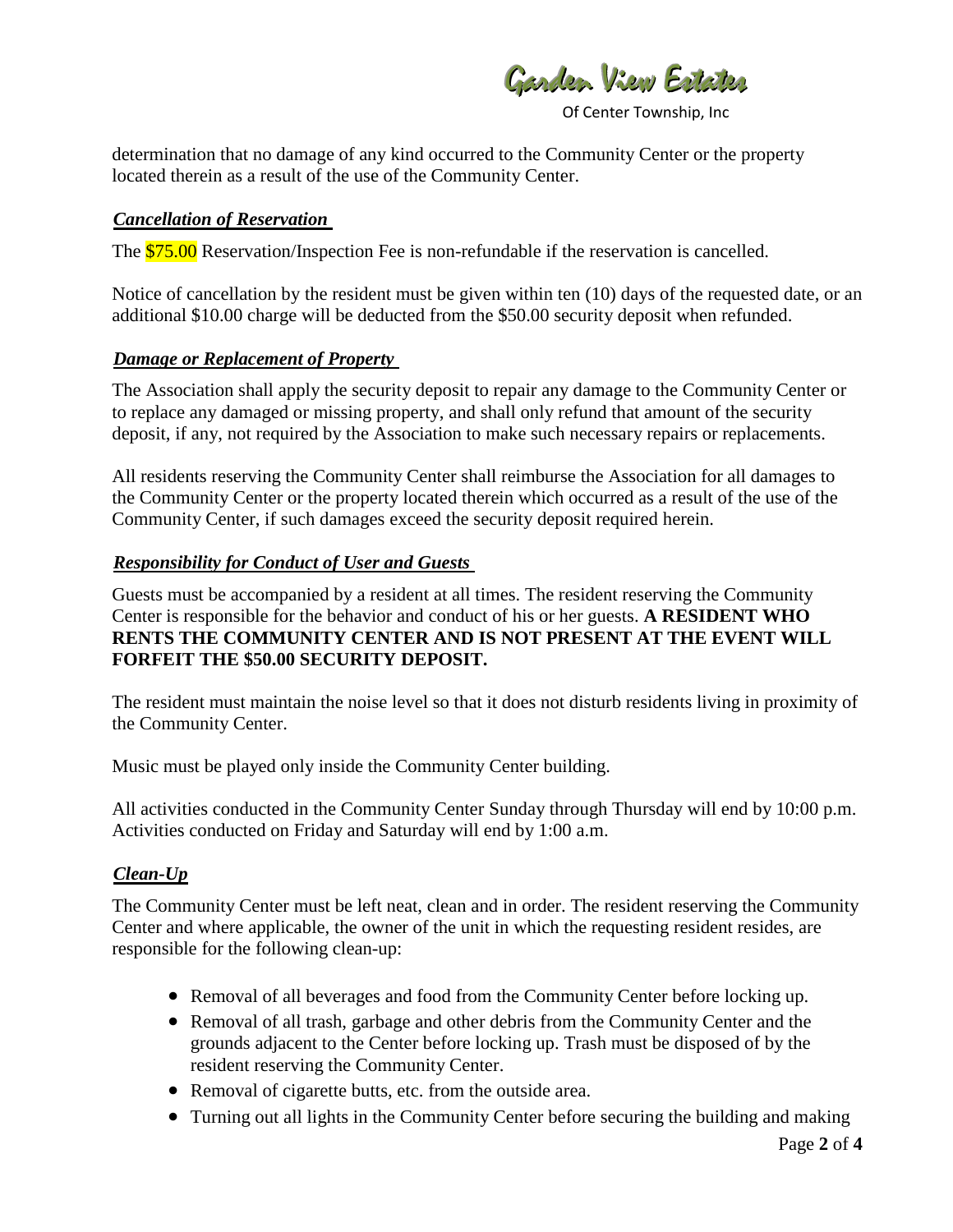Garden View Estates

Of Center Township, Inc

sure that -

- Doors and windows are locked and secured.
- All chairs and tables must be wiped clean.
- Return all furniture to original position.
- Cleaning of the kitchen sink, refrigerator, stove, microwave and counter tops.
- Cleaning of restrooms.
- All floors must be cleaned.
- All party decorations must be removed.

## **FAILURE TO DO ANY OF THE ABOVE WILL RESULT IN LOSS OF DEPOSIT.**

#### *General Rules and Guidelines*

All persons when attending any function being held at the Community Center shall conduct themselves in a manner so that their actions will not be offensive to others. Shouting, use of obscene and vulgar language, and unreasonable or boisterous conduct are not permitted. The use of any type of drugs is not permitted. NO ALCOHOLIC BEVERAGES SHALL BE SERVED OR CONSUMED BY MINORS and no adult shall be charged any monetary fee for the consumption or availability of alcohol. The resident and where applicable the owner of the unit, prior to using the Community Center, must sign a written agreement to indemnify and hold harmless the Garden View Estates Homeowners' Association and its individual Executive Board Members from any and all loss, suits, damage, costs, claims, demands and expenses whatsoever (including attorney's fees) which the Garden View Estates Homeowners' Association and/or its individual Executive Board Members may suffer, incur, be put to or pay by reason of the consumption or availability of alcohol or by injury or damage of any kind to any person at the Community Center during the date and hours of use.

If the Community Center is being reserved for use by a minor, the resident making the reservation shall be responsible for the supervision of all those attending.

No dogs, cats or other domestic pets are permitted in the Community Center.

Smoking is prohibited in the Community Center building.

Containers used to store and cool food or beverages that use ice and generate water must be kept in the kitchen area or outside the building. These containers are not to be placed in the main rooms.

Decorations should be utilized in a way that will not damage the walls, ceilings, light fixtures, etc. of the Community Center.

Residents shall not leave any personal items in the Community Center for storage.

Each resident shall be responsible for any damage caused to the Community Center or its contents